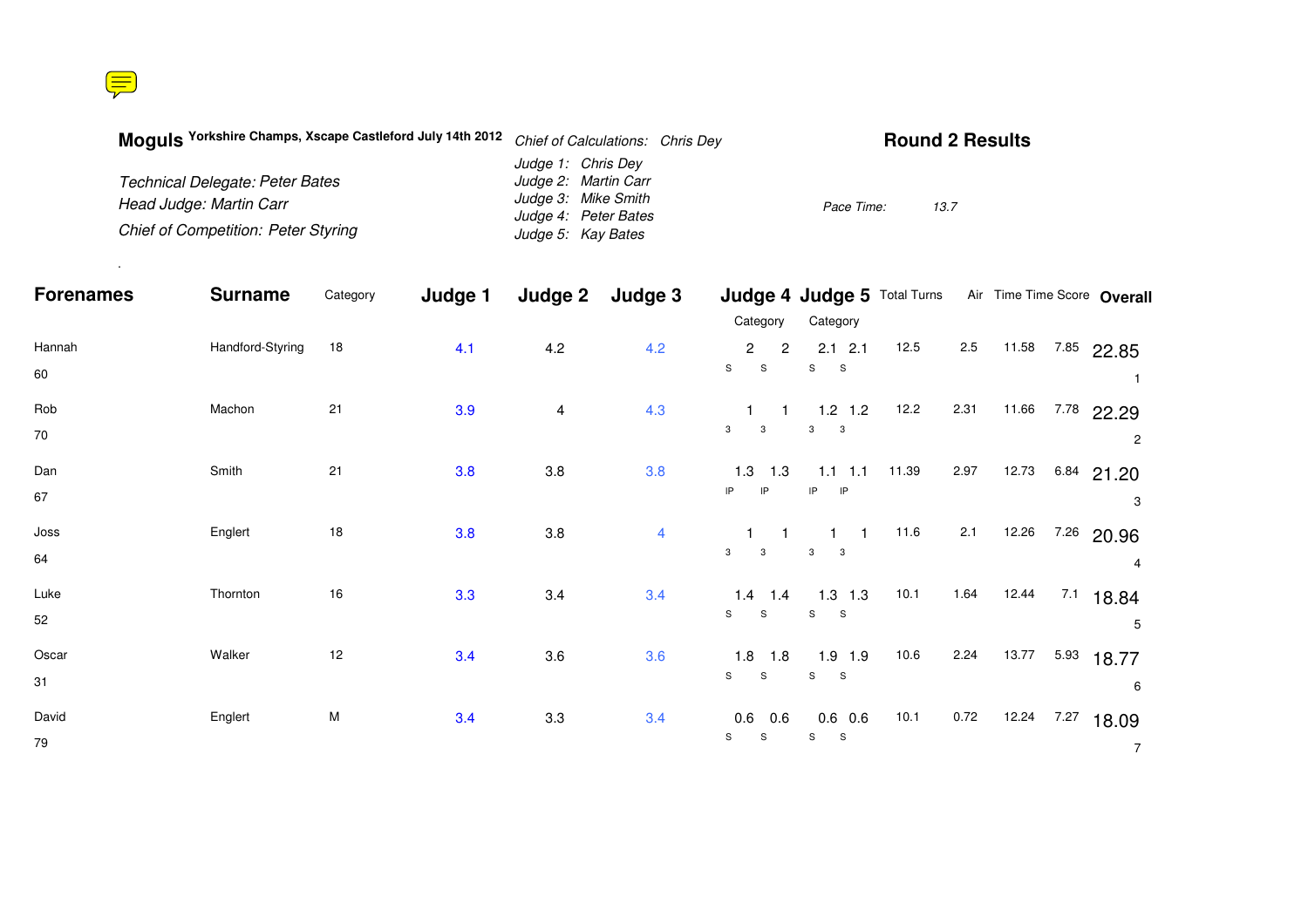| <b>Forenames</b> | <b>Surname</b> | Category | Judge 1 | Judge 2 | Judge 3      |                                           | Judge 4 Judge 5 Total Turns Air Time Time Score Overall |      |                |       |      |       |
|------------------|----------------|----------|---------|---------|--------------|-------------------------------------------|---------------------------------------------------------|------|----------------|-------|------|-------|
|                  |                |          |         |         |              | Category                                  | Category                                                |      |                |       |      |       |
| Megan            | riley          | 14       | 3.3     | 3       | 3.2          | $1 \quad 1$                               | $1.1$ 1.1                                               | 9.5  | 1.28           | 12.31 | 7.21 | 17.99 |
| 39               |                |          |         |         |              | ${\tt S}$<br>S                            | ${\tt S}$<br>$\mathbf S$                                |      |                |       |      | 8     |
| Murray           | Alistair       | 18       | 3       | 2.9     | 3.5          | $1.7$ 1.7                                 | $1.6$ 1.6                                               | 9.4  | $\overline{a}$ | 13.31 | 6.34 | 17.74 |
| 81               |                |          |         |         |              | S<br>S                                    | $\mathsf{s}$<br>$\mathbf{s}$                            |      |                |       |      | 9     |
| Thomas           | Greenway       | 12       | 3.3     | 3.1     | 3.5          | $0.3$ 0.3                                 | $0.3$ 0.3                                               | 9.9  | 0.34           | 12.52 | 7.03 | 17.27 |
| 36               |                |          |         |         |              | $T$ T                                     | T<br>T                                                  |      |                |       |      | 10    |
| Thomas James     | Smith          | 21       | 2.7     | 2.7     | 3.7          | $0.7$ 0.7                                 | $0.9$ 0.9                                               | 9.1  | 1.76           | 13.26 | 6.38 | 17.24 |
| 68               |                |          |         |         |              | $fT$ $fT$                                 | $fT$ $fT$                                               |      |                |       |      | 11    |
| Sam              | houston        | 18       | 3.5     | 3.1     | 3.7          | $1.1$ 1.1                                 | $0.9$ 0.9                                               | 10.3 | 2.09           | 15.38 | 4.52 | 16.91 |
| 61               |                |          |         |         |              | $\overline{\mathbf{3}}$<br>3 <sup>1</sup> | 3<br>$\overline{\phantom{a}}$ 3                         |      |                |       |      | 12    |
| Genevieve        | Justice        | 16       | 3.5     | 3.4     | $\mathbf{3}$ | $1.4$ 1.4                                 | $1.4$ 1.4                                               | 9.9  | 1.7            | 14.88 | 4.96 | 16.56 |
| 46               |                |          |         |         |              | S<br>S                                    | S <sub>S</sub>                                          |      |                |       |      | 13    |
| Millie           | Wilkinson      | 12       | 2.2     | 2.3     | 2.2          | $0.2 \quad 0.2$                           | $0.3$ 0.3                                               | 6.7  | 0.3            | 17.87 | 2.34 | 9.34  |
| $\mathbf{1}$     |                |          |         |         |              | S<br>S                                    | S<br>$\mathbf{s}$                                       |      |                |       |      | 14    |
| Thea             | Fenwick        | 12       | 0.2     | $0.2\,$ | 0.5          | $0.7$ 0.7                                 | $0.8$ 0.8                                               | 0.9  | 0.89           | 31.09 | 0    | 1.79  |
| 32               |                |          |         |         |              | ${\tt S}$<br>$\mathbb S$                  | S<br>$\mathbf{s}$                                       |      |                |       |      | 15    |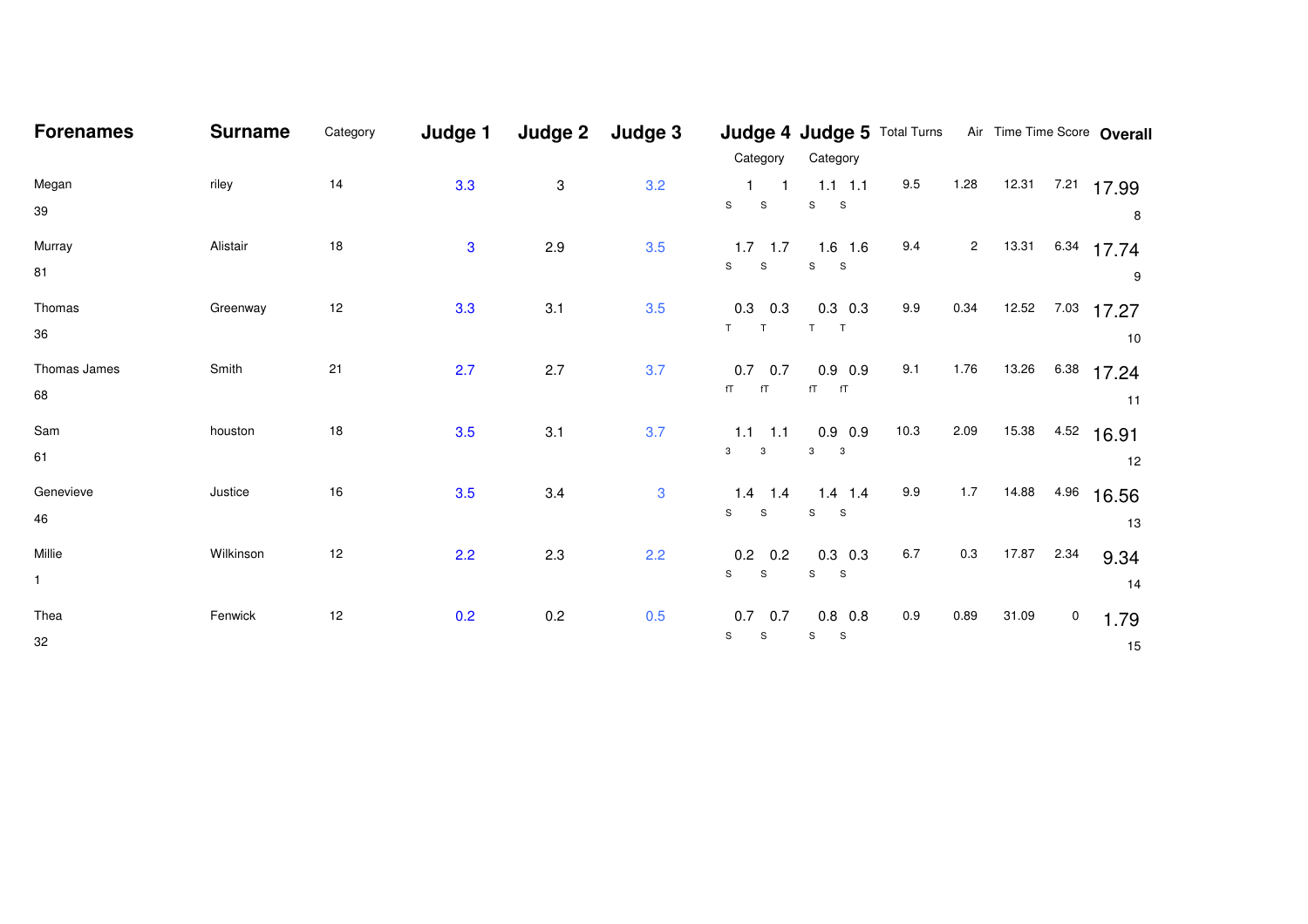| Moquis Yorkshire Champs, Xscape Castleford July 14th 2012 | Chief of Calculations: Chris Dey            | <b>Round 1 Results</b> |
|-----------------------------------------------------------|---------------------------------------------|------------------------|
| Technical Delegate: Peter Bates                           | Judge 1: Chris Dey<br>Judge 2: Martin Carr  |                        |
| Head Judge: Martin Carr                                   | Judge 3: Mike Smith<br>Judge 4: Peter Bates |                        |
| <b>Chief of Competition: Peter Styring</b>                | Judge 5: Kay Bates                          | 13.7<br>Pace Time:     |

.

| <b>Names</b>           |                  | Category | Turns J1-3 |     |     |                                     | Air J4-5                            | Total Turns and Air |      | Time in Sec and Scor |      | <b>Overall</b> |                          |
|------------------------|------------------|----------|------------|-----|-----|-------------------------------------|-------------------------------------|---------------------|------|----------------------|------|----------------|--------------------------|
|                        |                  |          |            |     |     |                                     | Jump Categor                        |                     |      |                      |      |                |                          |
| Joss<br>64             | Englert          | 18       | 3.8        | 3.9 | 4   | $1.7$ 1.7<br>3<br>3                 | $1.7$ 1.7<br>3<br>$\mathbf{3}$      | 11.7                | 3.56 | 13.31                | 6.34 | 21.6           | $\overline{\phantom{1}}$ |
| Hannah<br>60           | Handford-Styring | 18       | 4          | 4   | 4.1 | 2.3<br>2.3<br>S<br>${\tt S}$        | $2.2$ $2.2$<br>S<br>$\mathbf{s}$    | 12.1                | 2.74 | 12.94                | 6.66 | 21.5           | $\overline{c}$           |
| Rob<br>70              | Machon           | 21       | 3.7        | 3.9 | 4.2 | $1.3$ 1.3<br>3<br>3                 | $1.2$ 1.2<br>3<br>$\mathbf{3}$      | 11.8                | 2.62 | 12.66                | 6.91 | 21.33          | 3                        |
| Sam<br>61              | houston          | 18       | 3.7        | 3.8 | 4.2 | $1.5$ 1.5<br>S<br>S                 | $1.6$ 1.6<br>$\mathbf{s}$<br>S      | 11.7                | 1.88 | 13.52                | 6.15 | 19.73          | 4                        |
| Thomas James<br>68     | Smith            | 21       | 3.4        | 3.1 | 3.8 | $1.2$ 1.2<br><b>TT</b><br><b>TT</b> | $\blacksquare$ 1<br>TT<br><b>TT</b> | 10.3                | 1.64 | 13.78                | 5.92 | 17.86          | 5                        |
| Luke<br>52             | Thornton         | 16       | 3.2        | 3.3 | 3   | $1.8$ 1.8<br>S<br>S                 | $1.6$ 1.6<br>S<br><b>S</b>          | 9.5                 | 2.06 | 14.13                | 5.62 | 17.18          | 6                        |
| Oscar<br>31            | Walker           | 12       | 2.9        | 2.9 | 3.4 | $1.8$ 1.8<br>S<br>$\mathbf S$       | $1.9$ 1.9<br>S<br>$\mathbf{s}$      | 9.19                | 2.24 | 14.43                | 5.36 | 16.79          | $\overline{7}$           |
| Millie<br>$\mathbf{1}$ | Wilkinson        | 12       | 3.2        | 3   | 2.9 | 0.9<br>0.9<br>S<br>$\mathbb S$      | $0.7$ 0.7<br>S<br>$\mathbf{s}$      | 9.1                 | 0.96 | 13.04                | 6.57 | 16.63          | 8                        |
| Murray<br>81           | Alistair         | 18       | 3          | 2.4 | 3.4 | $1.4$ 1.4<br>S<br>S                 | $1.2$ 1.2<br>S<br><b>S</b>          | 8.8                 | 1.58 | 13.77                | 5.93 | 16.31          | 9                        |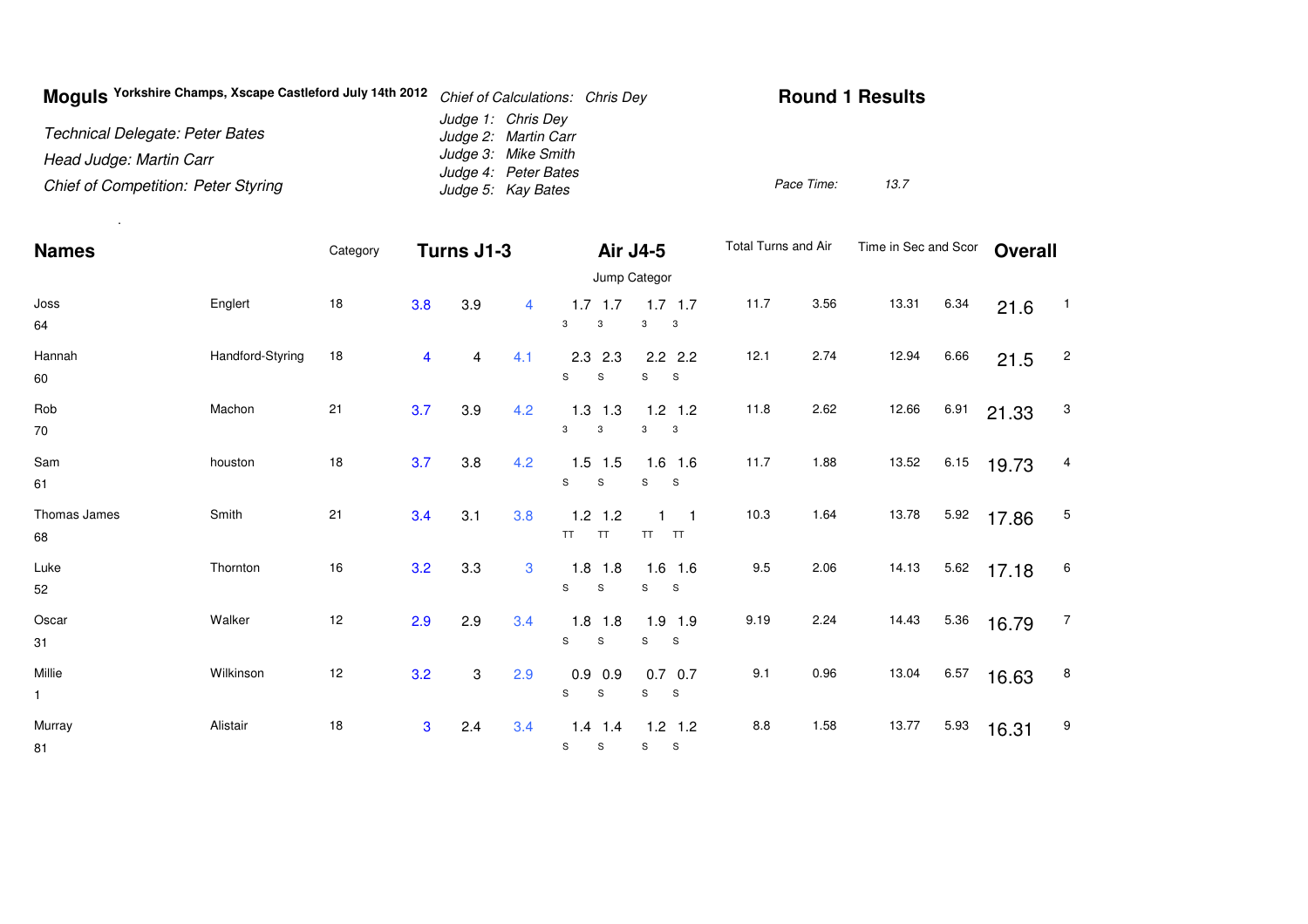| <b>Names</b>      |              | Category     |              | Turns J1-3 |                |                                          | <b>Air J4-5</b>                            | Total Turns and Air |      | Time in Sec and Scor |      | <b>Overall</b> |    |  |  |
|-------------------|--------------|--------------|--------------|------------|----------------|------------------------------------------|--------------------------------------------|---------------------|------|----------------------|------|----------------|----|--|--|
|                   |              | Jump Categor |              |            |                |                                          |                                            |                     |      |                      |      |                |    |  |  |
| David<br>$\bf 79$ | Englert      | M            | $\mathbf{3}$ | 2.9        | 3              | $0.7$ 0.7<br>S<br>$\mathbf S$            | $0.5$ 0.5<br>S<br>${\sf S}$                | 8.9                 | 0.72 | 13.49                | 6.18 | 15.8           | 10 |  |  |
| Megan<br>39       | riley        | 14           | 2.9          | 3          | 3              | $0.3$ 0.3<br>$\mathsf{s}$<br>$\mathbf S$ | $0.4$ 0.4<br>S<br>S                        | 8.9                 | 0.42 | 13.52                | 6.15 | 15.47          | 11 |  |  |
| Thomas<br>36      | Greenway     | 12           | 2.7          | 2.8        | 3.1            | $0.9$ 0.9<br>M<br>M                      | $\mathbf{1}$<br>$\blacksquare$ 1<br>М<br>M | 8.6                 | 1.35 | 14.91                | 4.94 | 14.89          | 12 |  |  |
| Genevieve<br>46   | Justice      | 16           | 3.1          | 3.1        | 3.3            | $1.3$ 1.3<br>S<br>$\mathbf S$            | $1.1$ 1.1<br>S<br>${\mathsf S}$            | 9.5                 | 1.46 | 16.63                | 3.43 | 14.39          | 13 |  |  |
| Thea<br>32        | Fenwick      | 12           | 2.5          | 2.2        | 2.6            | $1.3$ 1.3<br>S<br>$\mathbf S$            | $1.1$ 1.1<br>S<br>S                        | 7.3                 | 1.46 | 14.44                | 5.35 | 14.11          | 14 |  |  |
| Dan<br>67         | Smith        | 21           | 2.4          | 2.5        | 2.9            | $1.4$ 1.4<br>$\mathsf{s}$<br>$\mathbb S$ | $1.3$ 1.3<br>S<br>$\mathbf S$              | 7.8                 | 1.64 | 15.38                | 4.52 | 13.96          | 15 |  |  |
| Jeffrey<br>80     | Fozzard      | ${\sf M}$    | 3.3          | 2.9        | 3.1            | $0.1$ 0.1<br>S<br>$\mathbf S$            | $0.1$ 0.1<br>S<br>S                        | 9.29                | 0.12 | 16.84                | 3.24 | 12.65          | 16 |  |  |
| Mai<br>38         | Nasser       | 14           | 2.4          | 2.3        | 2.6            | $0.3$ 0.3<br>T<br>T.                     | $0.2$ 0.2<br>T<br>T                        | 7.29                | 0.28 | 15.22                | 4.66 | 12.23          | 17 |  |  |
| Sam<br>58         | Jones        | 16           | 1.7          | 1.6        | 1.9            | S<br>S                                   | $0.9$ 0.9<br>S<br>S                        | 5.19                | 1.14 | 14.27                | 5.5  | 11.83          | 18 |  |  |
| Katie<br>55       | Walters      | 16           | 2.6          | 2.5        | 2.4            | $0.1$ 0.1<br>S<br>${\mathsf S}$          | $0.1$ 0.1<br>S<br>S                        | $7.5$               | 0.12 | 17.03                | 3.08 | 10.7           | 19 |  |  |
| Matthew<br>59     | Love Twelves | 16           | $1.2$        | 1.1        | 1.8            | $0.7$ 0.7<br>K.<br>К                     | $0.5$ 0.5<br>K<br>$\mathsf{K}$             | 4.09                | 0.74 | 14.01                | 5.72 | 10.55          | 20 |  |  |
| Daniel<br>49      | Greenway     | 16           | 2.1          | 1.8        | $\overline{2}$ | $0.7$ 0.7<br>Κ<br>K                      | $0.6$ 0.6<br>K<br>$\mathsf{K}$             | 5.9                 | 0.8  | 17.3                 | 2.84 | 9.54           | 21 |  |  |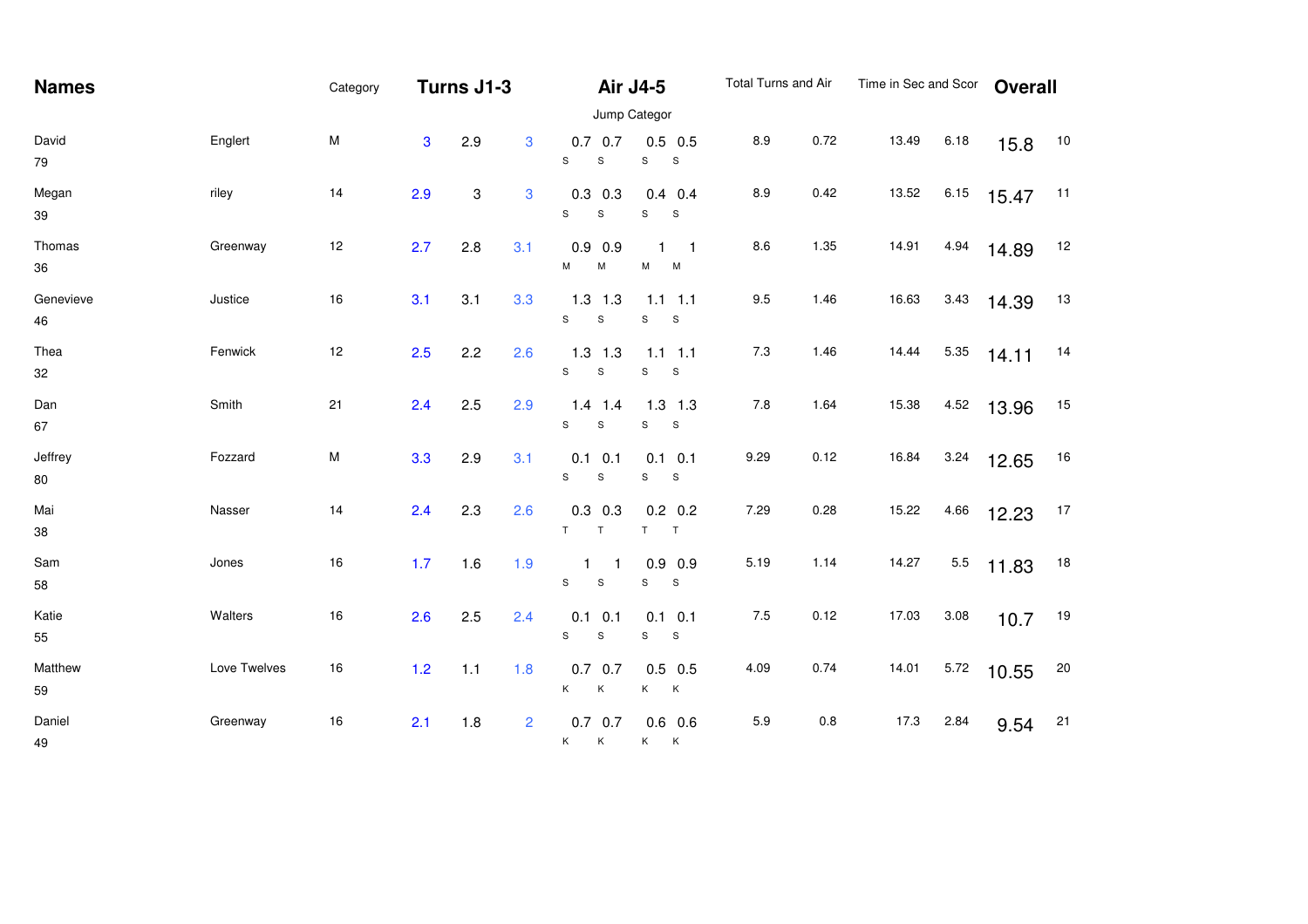| <b>Names</b>           |           | Category     | Turns J1-3     |              |                |                                                   | Air J4-5                                             | Total Turns and Air     |           | Time in Sec and Scor |           | <b>Overall</b> |        |  |  |
|------------------------|-----------|--------------|----------------|--------------|----------------|---------------------------------------------------|------------------------------------------------------|-------------------------|-----------|----------------------|-----------|----------------|--------|--|--|
|                        |           | Jump Categor |                |              |                |                                                   |                                                      |                         |           |                      |           |                |        |  |  |
| Armani<br>54           | Nasser    | 16           | $\overline{2}$ | 1.9          | $\overline{2}$ | $0.1 \quad 0.1$<br>St<br>St                       | $0.1$ 0.1<br>St<br>St                                | 5.9                     | 0.1       | 16.77                | 3.31      | 9.31           | 22     |  |  |
| Elliott<br>25          | Bennett   | $10$         | $\blacksquare$ | 0.9          | $1.2$          | $0.9$ 0.9<br>$\mathsf{s}$<br>S                    | $0.8\ 0.8$<br>S<br>${\mathbb S}$                     | 3.09                    | 1.02      | 15.15                | 4.72      | 8.83           | 23     |  |  |
| Adam<br>26             | Thornton  | $10$         | 1.1            | 1.2          | 1.3            | $1.1 \quad 1.1$<br>$\mathsf{s}$<br>$\mathbf S$    | $\mathbf{1}$<br>$\blacksquare$<br>S<br>${\mathbb S}$ | 3.59                    | 1.28      | 16.3                 | 3.72      | 8.59           | 24     |  |  |
| Daniel<br>$20\,$       | Hadley    | $10\,$       | 0.4            | 0.3          | 0.5            | $0.5$ 0.5<br>St<br>St                             | $0.5$ 0.5<br>St<br>St                                | 1.2                     | $0.5\,$   | 15.29                | 4.6       | 6.3            | 25     |  |  |
| Farne<br>56            | errington | 16           | 1.3            | 1.2          | 1.5            | $0.3$ 0.3<br>$\mathsf{s}$<br>$\mathbf S$          | $0.2 \quad 0.2$<br>S<br>$\mathbf{s}$                 | $\overline{\mathbf{4}}$ | $0.3\,$   | 20.38                | 0.14      | 4.44           | 26     |  |  |
| Tyla<br>21             | Knight    | $10$         | 0.8            | 0.8          | 0.8            | $1.2$ 1.2<br>${\tt S}$<br>$\mathbf S$             | $1.2$ 1.2<br>${\sf S}$<br>S                          | $2.4\,$                 | 1.46      | 31.09                | $\pmb{0}$ | 3.86           | $27\,$ |  |  |
| Rebecca<br>28          | Rose      | 12           | 0.9            | 0.7          | 1.1            | $0.9$ 0.9<br>St<br>St                             | $0.8$ 0.8<br>St<br>St                                | 2.7                     | 0.85      | 23.23                | $\pmb{0}$ | 3.55           | $28\,$ |  |  |
| Gabrial<br>$30\,$      | Nasser    | 12           | 0.6            | 0.7          | 0.7            | $\mathbf 0$<br>$\mathbf 0$<br>$\mathsf{St}$<br>St | $\mathbf 0$<br>$\mathbf 0$<br>St<br>St               | 1.99                    | $\pmb{0}$ | 19.21                | 1.17      | 3.16           | 29     |  |  |
| Maisie<br>24           | jefferson | $10$         | 0.7            | 0.6          | 0.9            | $0.1 \quad 0.1$<br>$\mathbb S$<br>S               | $0.1$ 0.1<br>S<br>${\mathsf S}$                      | 2.19                    | 0.12      | 19.95                | 0.52      | 2.83           | $30\,$ |  |  |
| Hannah<br>$\mathbf{2}$ | Shaw      |              | 0.9            | $\mathbf{1}$ | 0.9            | $\pmb{0}$<br>$\mathbf 0$<br>St<br>St              | $\pmb{0}$<br>$\mathbf 0$<br>St<br>St                 | 2.8                     | $\pmb{0}$ | 30.1                 | $\pmb{0}$ | 2.8            | 31     |  |  |
| llana<br>$16\,$        | riley     | $10\,$       | 0.6            | 0.8          | 0.6            | 0<br>$\mathbf 0$<br>$\mathsf{St}$<br>St           | $\pmb{0}$<br>0<br>St<br><b>St</b>                    | $\sqrt{2}$              | $\pmb{0}$ | 21.46                | $\pmb{0}$ | $\overline{2}$ | 32     |  |  |
| Hadley<br>15           | Rebecca   | $10$         | 0.6            | 0.7          | 0.7            | $\pmb{0}$<br>$\Omega$<br>St<br><b>St</b>          | $\pmb{0}$<br>0<br>St<br><b>St</b>                    | 1.99                    | $\pmb{0}$ | 21.93                | $\pmb{0}$ | 1.99           | $33\,$ |  |  |